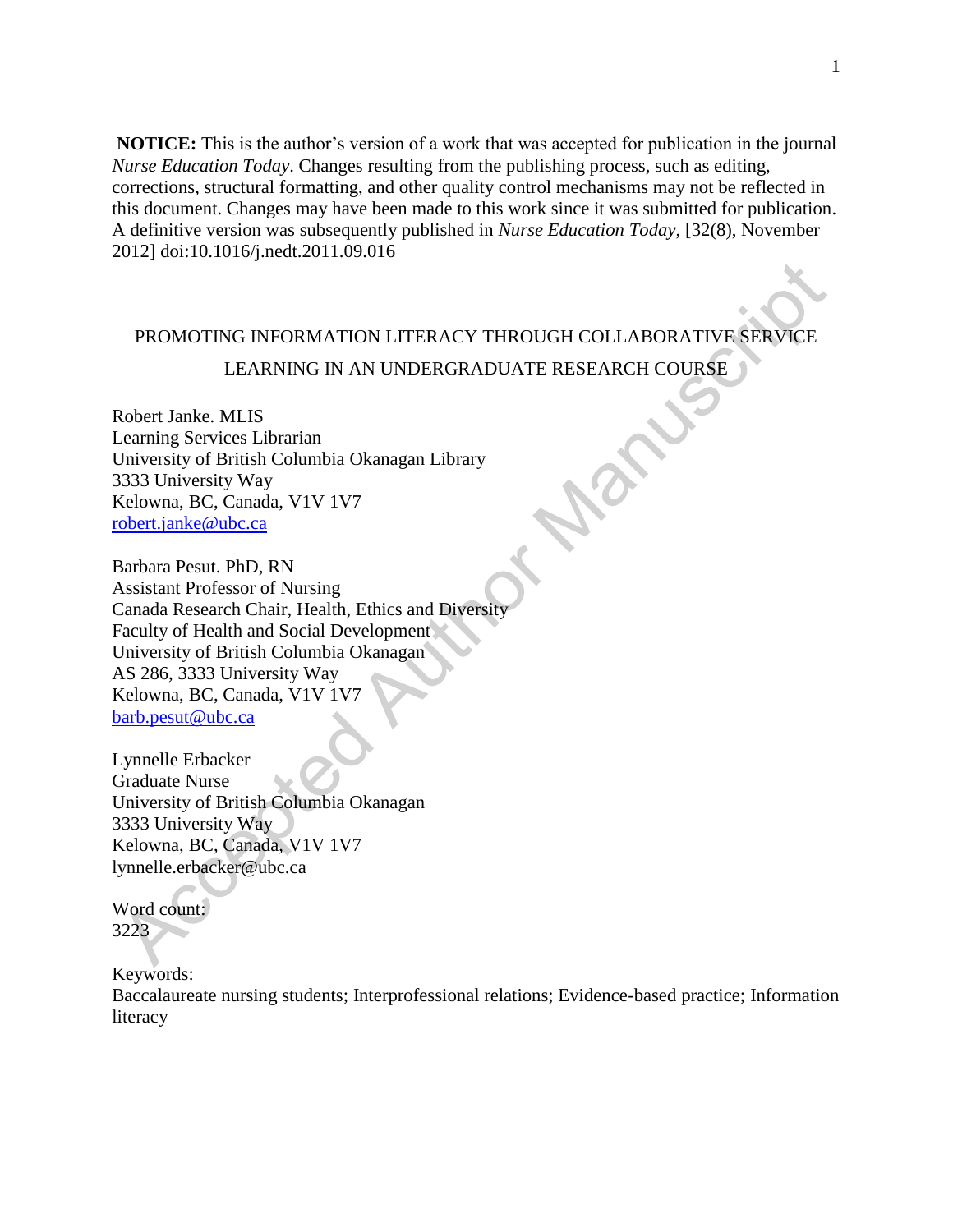# PROMOTING INFORMATION LITERACY THROUGH COLLABORATIVE SERVICE LEARNING IN AN UNDERGRADUATE RESEARCH COURSE

2

#### ABSTRACT

Information literacy is an important foundation for evidence-based nursing practice. Librarians, the experts in information literacy, are important collaborators in the process of teaching nursing students information literacy skills. In this article we describe a service learning project, offered in a third year nursing research course, designed to teach information literacy and to enhance students' appreciation of the role of evidence in nursing practice. Students worked in groups, and under the guidance of a nursing instructor and librarian, to answer a question posed by practicebased partners. Through the project students learned essential skills of refining a question, identifying systematic search strategies, gleaning essential information from a study and using a bibliographic management tool. Evaluation of the project indicated that although the project was challenging and labour intensive students felt they learned important skills for their future practice. Several recommendations for further enhancing the collaboration are made.

Accepter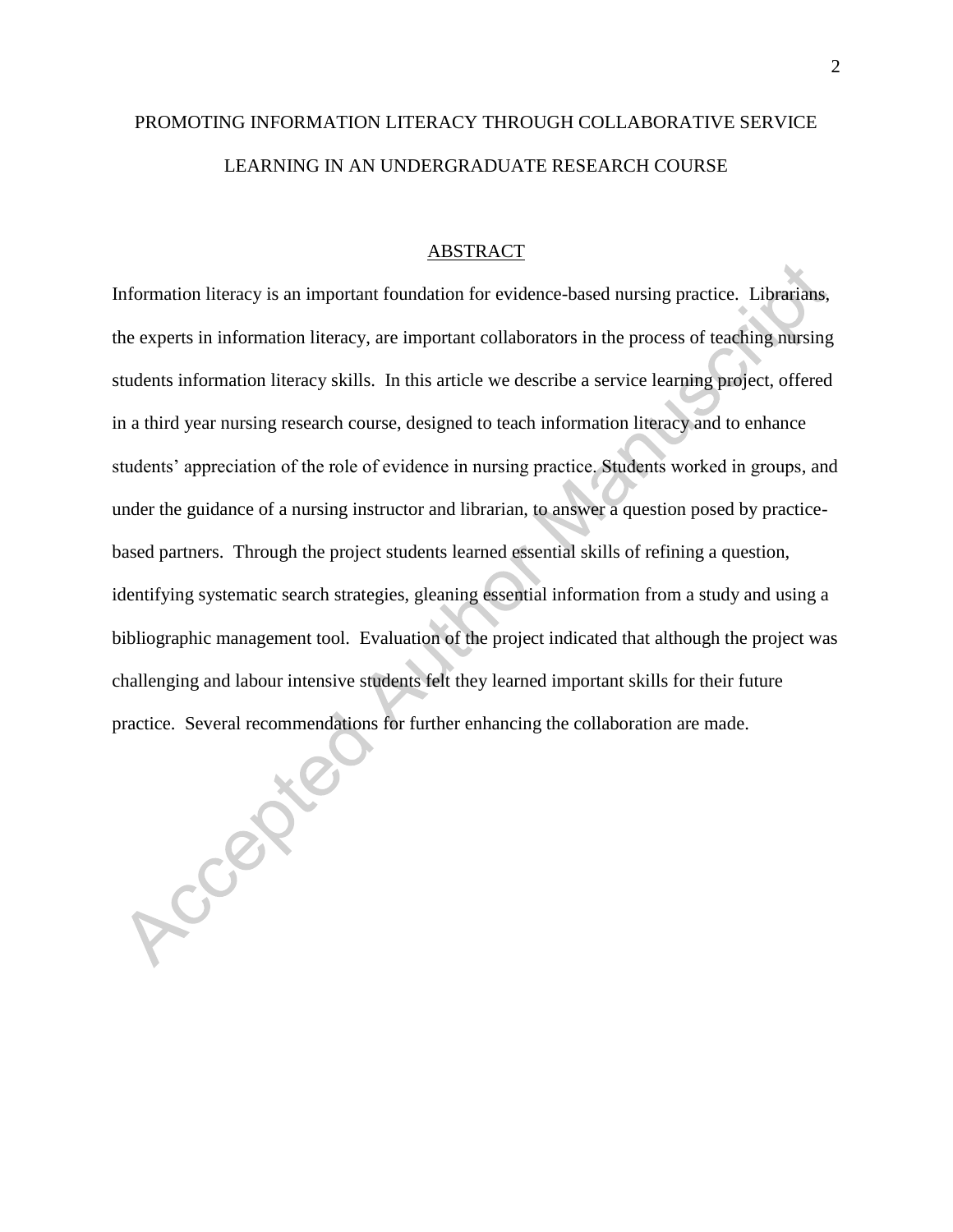#### INTRODUCTION

Nursing research may well be the most unpopular course in the curriculum for students to take and faculty to teach. Nursing faculty who teach nursing research know firsthand the feelings that arise in the middle of a semester as they struggle to make the course relevant. Students often feel the course is designed to test their patience rather than their nursing abilities. Probably the greatest challenge with teaching nursing at the undergraduate level is helping students see the relevance of the course to their nursing practice (Halcomb & Peters, 2009). Part of the problem may be the lack of clarity about the goals of an undergraduate research course. Although there is common agreement that a basic familiarity with the language and process of research is necessary, the assignments reflect changing ideas about the level of competence required at the undergraduate level. For example, many assignments focus on research critique. Yet, critiquing research requires a sophisticated knowledge of the content. Other assignments require students to engage in the process of research. However, the level of rigor achieved in conducting research at the undergraduate level belies the difficulties of knowledge construction.

An important goal for an undergraduate nursing research course is to assist students to engage in evidence-based practice (EBP). An important pre-requisite of EBP is developing information literacy (Barnard et al., 2005; Shorten et al., 2001), which according to the American Library Association (1989), is the ability to recognize when information is needed and have the ability to locate, evaluate, and use it effectively. Prior to evaluating the evidence itself, nursing students need to have the ability to confidently and accurately search the databases in which the evidence resides.

This being said, nurse educators often do not think of librarians when they think of collaborating with a campus partner to teach information literacy. One of the reasons may be that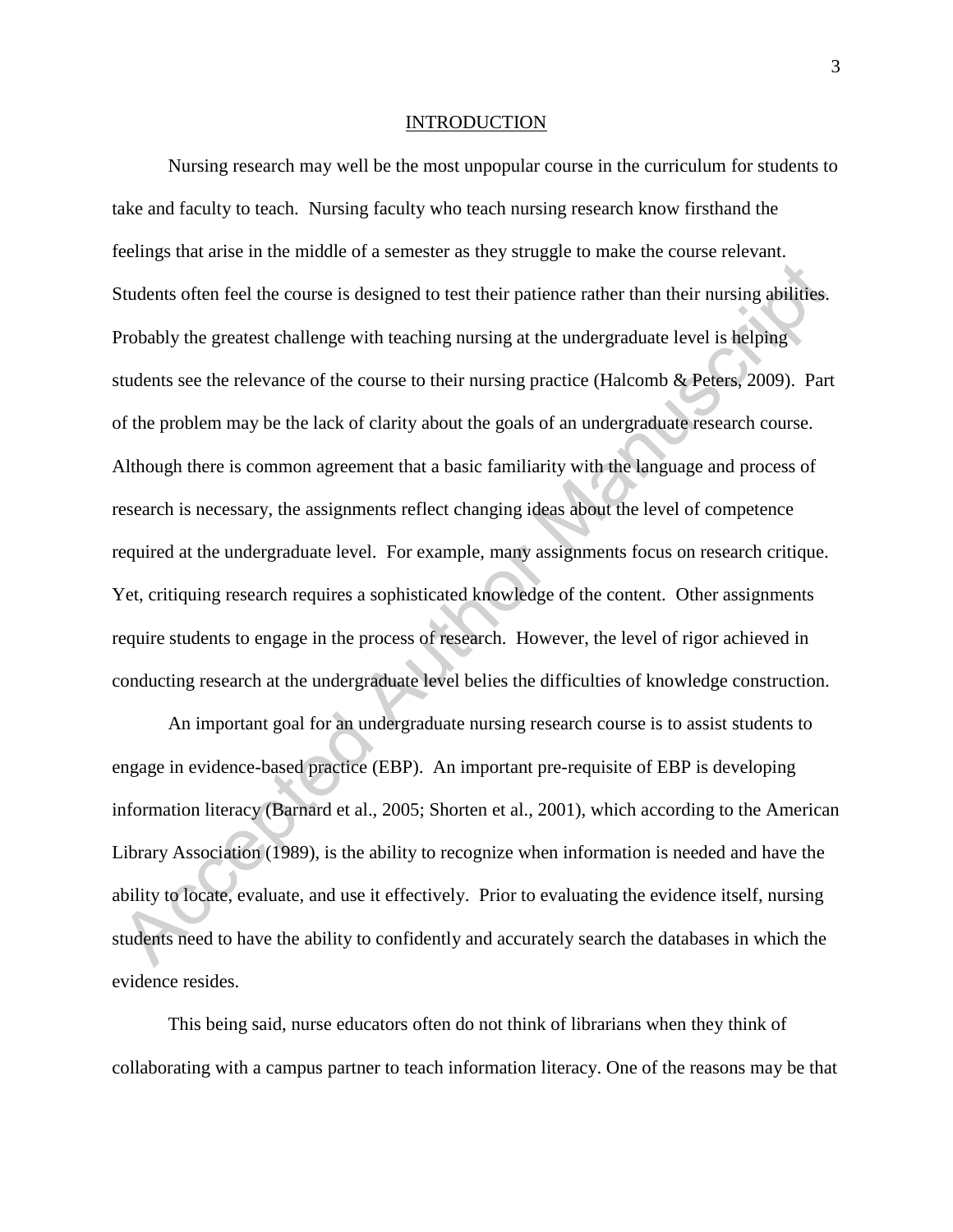the University hierarchy tends not to see librarians as equal to teaching faculty (Albitz, 2007). A recent survey found that only 14 of 106 (13%) nursing faculty specifically mentioned instruction in response to a question asking them what collaboration with a librarian meant to them (Schulte & Sherwill-Navarro, 2009). However, the greater emphasis on EBP in the field of nursing had greatly (24.1%) or somewhat (36.1%) increased the willingness of respondents to have a librarian present at an instructional session (Schulte & Sherwill-Navarro, 2009). Some have suggested that there is a need to restructure the relationship between nurse educators and librarians (Barnard et al., 2005). Miller et al., (2010) encourage both librarians and educators to come out of their professional information silos and to work together to identify the unique expertise that each possess to develop a successful learning experience for students.

A number of authors have described innovative pedagogical techniques for nursing research courses. For example, Poston (2002) described a learner-centered approach where students were allowed to select both a desired grade and the types of projects required to earn that grade. Projects included research critiques, poster presentations, research conference attendance, research assistant experiences, and research utilization papers. A number of articles have described the use of clinically-based research projects designed to bridge theory and practice and to enhance evidence-based practice (e.g. August-Brady, 2005; Clark et al., 2009; Kenty, 2001; Meeker et al., 2008). De Cordova et al., (2008) described an innovative project where students and clinicians were brought together in teams, provided a common course on assessing evidence, and participated in implementing and evaluating an evidence-based practice change. Kennel et al., (2009) detailed a project whereby they paired 36 students with clinical nurse researchers who were working on 20 research projects in various stages of completion. The experiences encompassed a range of activities, from helping with literature reviews, to data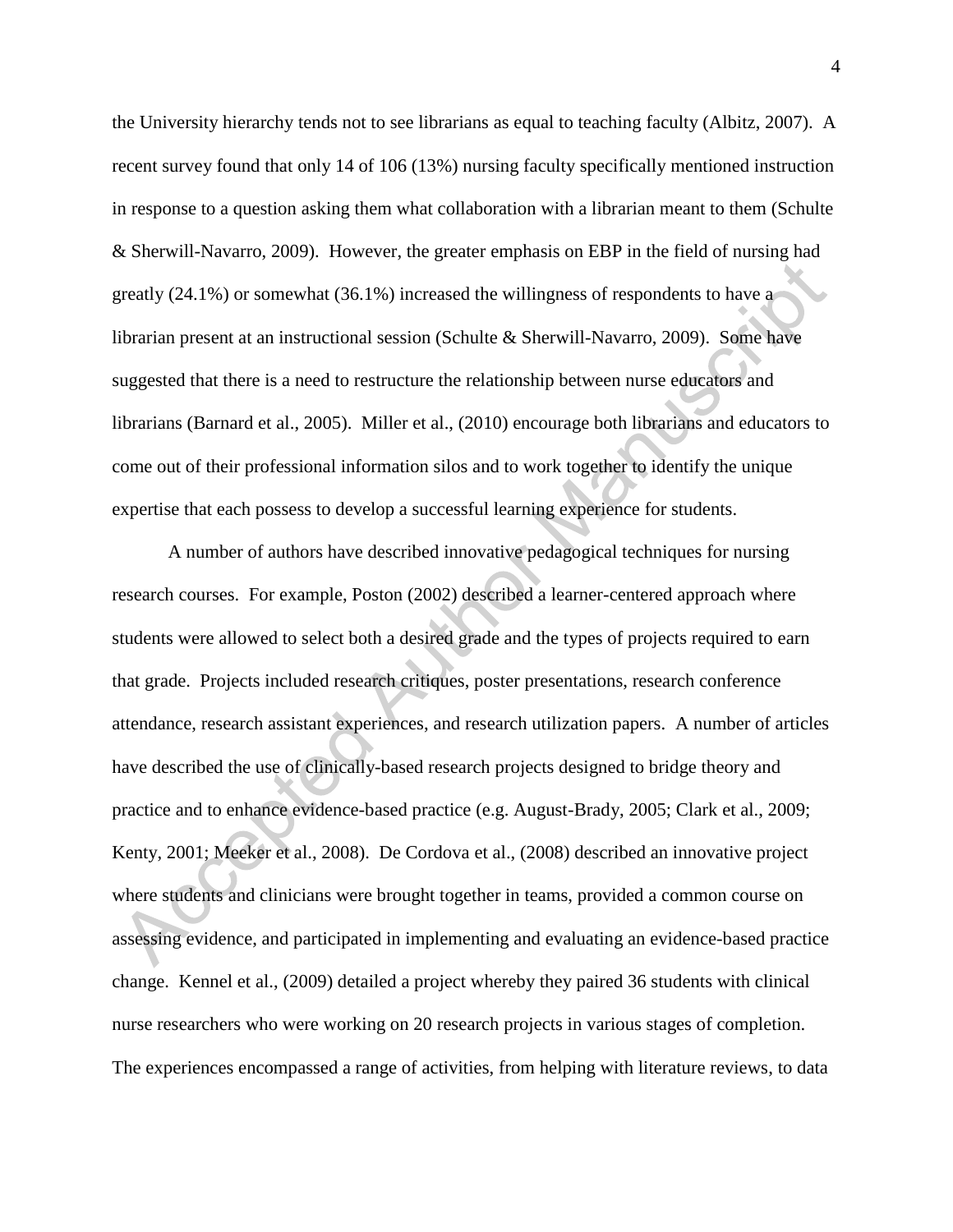collection, to helping with the dissemination of findings. In a small undergraduate honours class Rash (2005) paired students with community partners to develop a research proposal that would benefit their community partner. These innovations typically introduce students to various aspects of research while creating stronger ties to clinical practice.

#### THE ASSIGNMENT

Recognizing the difficulties in teaching undergraduate nursing research we sought to design a project, facilitated by a nurse and a librarian that would enhance students' information literacy and their appreciation of the relevance of empirical evidence for practice. The scope of the project was based upon the assumption that although a sophisticated critique of research may not be a realistic or necessary undergraduate competency (much of that having already been accomplished through the peer-review process of publishing), the ability to obtain and synthesize literature is critical for a nurse who is committed to life-long learning. Further, we wanted the learning to be closely connected to the practice environment. The result was a service learning project where students worked in groups to conduct a literature review in response to a question generated by clinicians in practice. However, we were cautious and transparent with our clinical partners about the limitations of the review in that it was neither comprehensive nor critical. We did have students include the method of their search strategy and a table of the details of the studies reviewed. In this way our clinical partners could evaluate the extent of the review and conduct their own critical analysis.

We began by contacting the research coordinator of the health authority in which the students practiced. An email query resulted in over 35 topics generated by nurses, physicians, social workers and recreational therapists. Students, working in groups, selected the questions that interested them. Each group selected a leader, and this leader was responsible for being a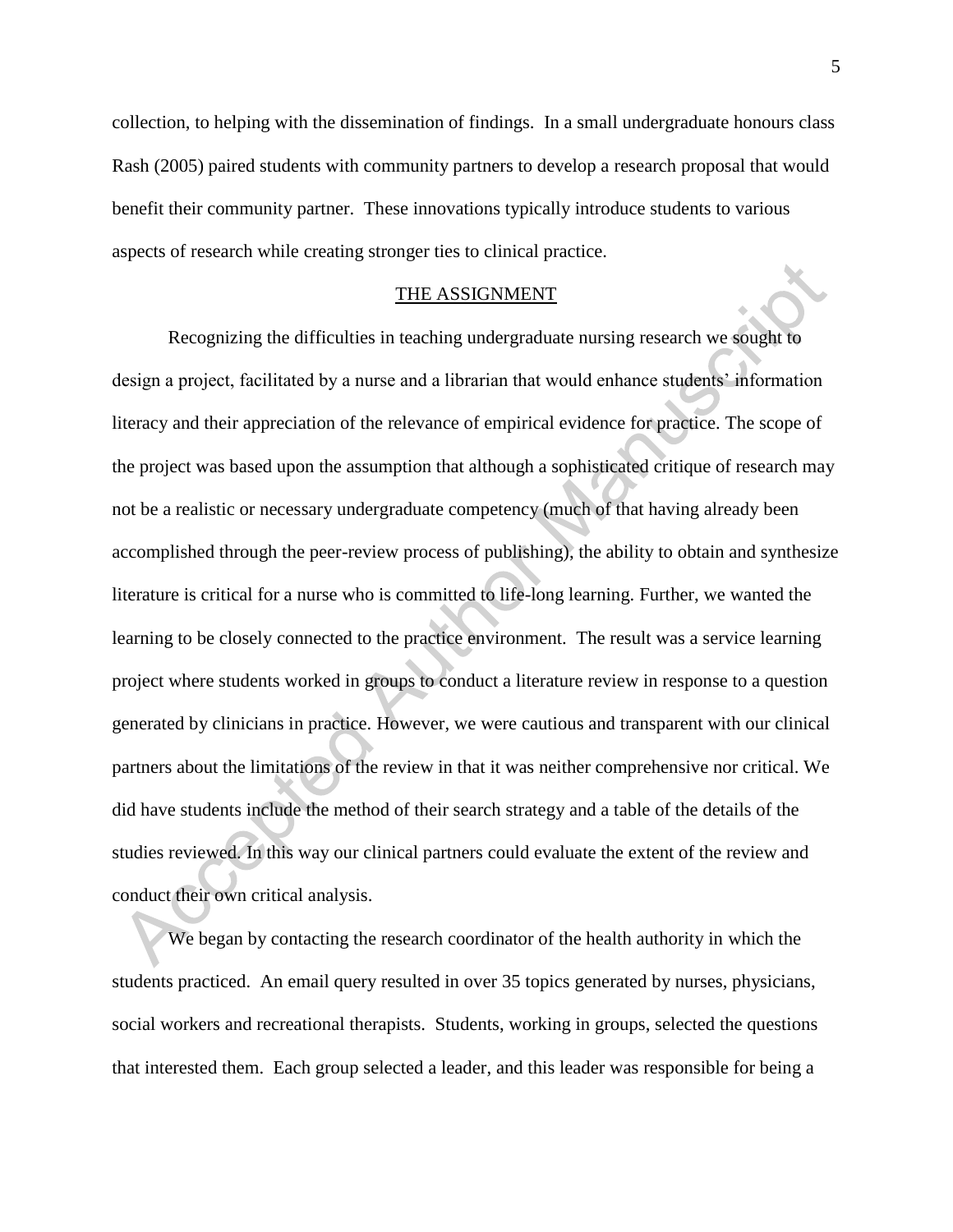liaison to the clinical partner. This partnering was mutually beneficial; students were responsible for providing a service and clinical partners were grateful for that service in light of their own limited time and resources.

A critical aspect of the assignment was breaking it down into achievable steps which included the following: (1) organizing into groups and writing a group accountability contract; (2) clarifying the research question; (3) learning to use the bibliographic tool RefWorks; (4) designing a literature search strategy that included specifying the databases and search terms; (5) completing the search and downloading the articles into the bibliographic management tool; (6) searching reference lists manually; (7) selecting the articles and recording important data from the articles onto a table that included author(s), objectives, study design, sample and sampling method, intervention (if applicable), setting, main variables and measures, results, and conclusions; (8) writing up the findings and conclusions based upon the literature review; (9) submitting the paper for grading; (10) revising the paper according to instructor feedback and submitting it to the clinical partners; and (11) evaluating individual participation based upon the agreements made in the group contract.

Students were required to submit each step of the assignment at designated time throughout the semester for feedback. This process helped to ensure that students felt supported in the learning process and that they would not miss critical steps that would affect the quality of the review. To ensure that students did polish and submit their work, they were not assigned a grade until the work was revised according the instructor feedback and submitted to the clinical partner. Submitting the paper for grading prior to sending it to clinical partners also helped provide students and faculty with confidence about the quality of the work. The following is a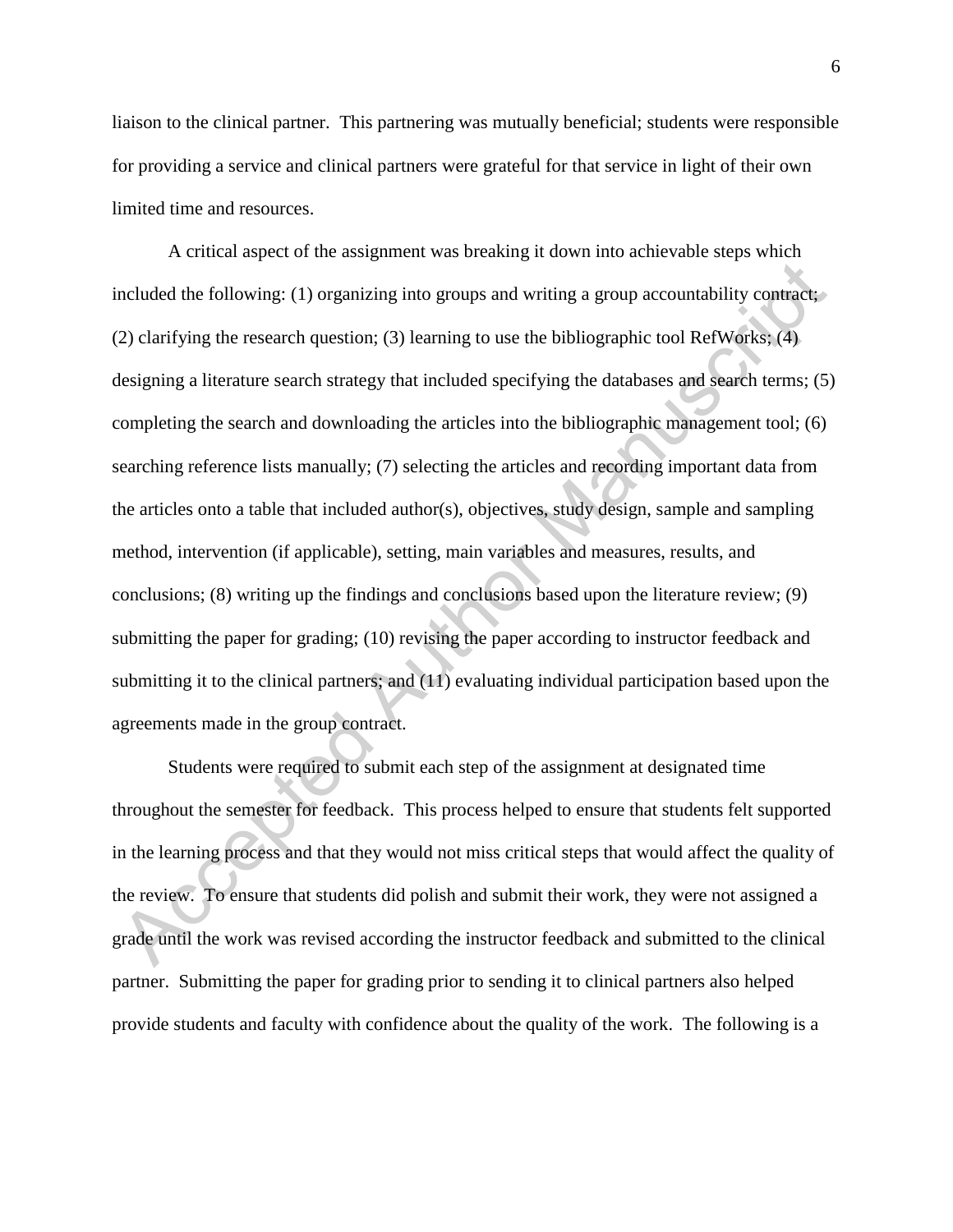description of the strengths and areas for improvement in the assignment from the perspectives of the learning partners.

### THE STUDENT PERSPECTIVE

Students were required to submit feedback on the assignment that entailed answering questions such as: Was it useful? How difficult was it? Where did you have challenges? What did you learn from it? What would you change? The feedback was required of each student and was submitted through the course management system separately from the assignment so that the instructor would not be influenced by student perceptions of the assignment when grading. Students provided candid responses. The following is a summary of the student comments. The major challenges were related to the nature of the group work and the level of difficulty of the project. For many, the most frustrating part of the assignment was the group work. Frustrations included the different work habits of students in the group, difficulties in scheduling and the amount of conflict resolution required. The fact that students were producing work for clinical partners increased the level of accountability and subsequent stress. For some students, working alongside potential future employers and coworkers was intimidating. Many of the questions posed by their clinical partners were ones that the clinical partners were having difficulty finding literature for, and hence, they were particularly challenging for students to answer. For example, some clinicians were interested in best practices around highly specialized treatments or procedures and from our review it appeared that little had been done in these areas. However, it was these same frustrations that contributed to the students' personal development and provided them with skills that will be useful in future. Some students suggested that through the difficulties of group work they were able to learn strategies to aid them in more successful team work.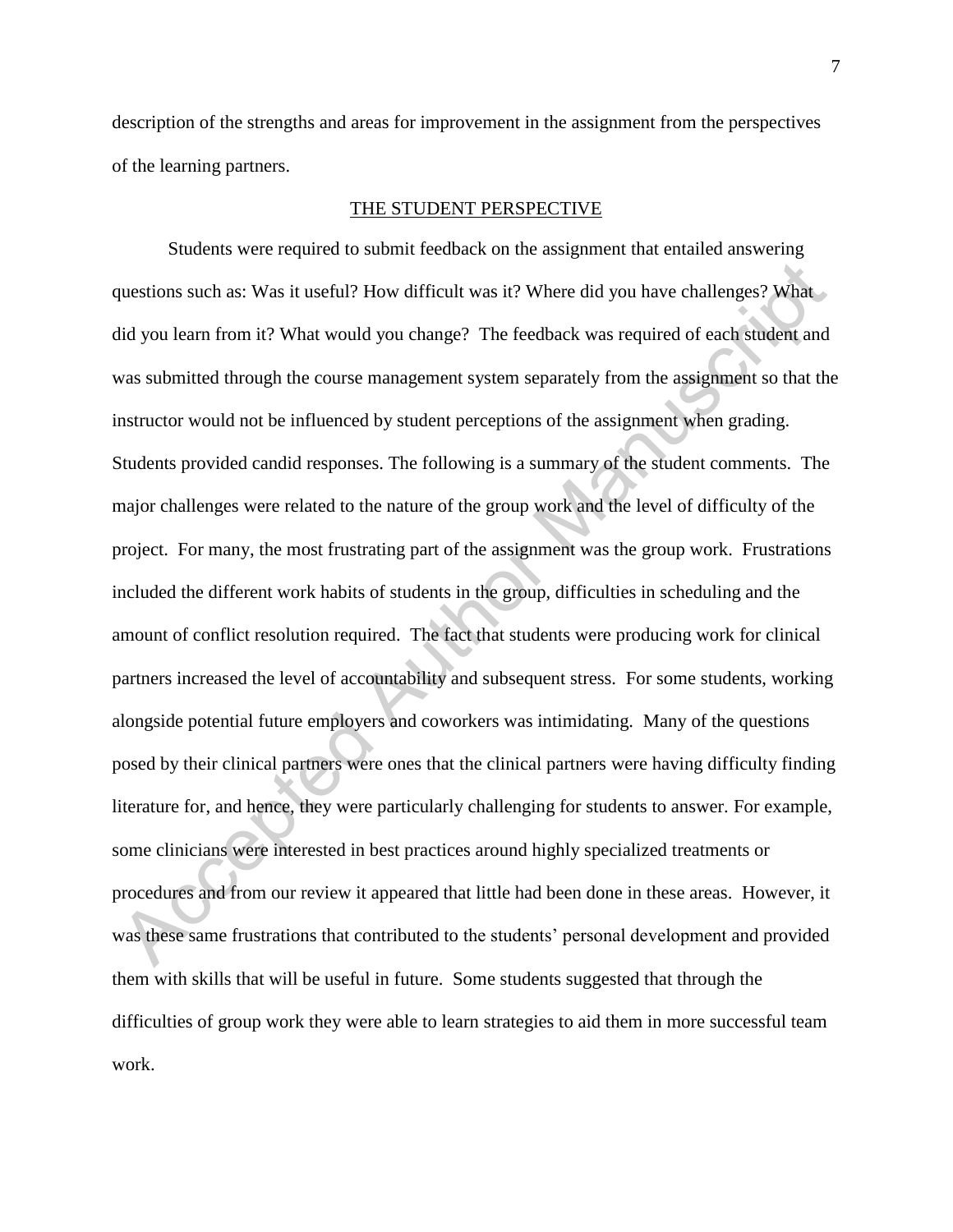Developing the academic skills needed to complete a literature review of this magnitude was overwhelming for many of the students. Although these were third year students, this was the first paper of this kind the students had been assigned. Particular challenges arose around searching databases for relevant articles and summarizing the pertinent information once found. In the end, however, students were proud of the work they had done, and spoke of the many skills they had learned through the process. Areas in which students gained confidence included, using tools such as RefWorks and MeSH search strategies; APA formatting; reading, understanding, and evaluating scholarly research articles; and most importantly, learning how to apply the research to practice areas. Many attributed the success of the project to the support given to them by both the professor and librarian involved, as well as the step-by-step lay out of the review.

The student consensus on the project was that although at times the learning was intense, it built professional proficiency. Students wrote of their increased appreciation for evidencebased practice and their ability to bring this knowledge into their own practice. Overall, the project was seen as a challenging and enlightening experience.

## INFORMATION LITERACY INSTRUCTION

The Library provides an instruction session to every incoming student as part of their required English classes. Currently, these sessions are part online tutorial and part in-class lecture. Students enrolled in the nursing program receive an additional session in the first term of their first year that provides an introduction to searching the Cumulated Index to Nursing and Allied Health Literature (CINAHL) index and locating resources. Unfortunately, there is no formal library instruction in the second year of the nursing program. As a result, by the time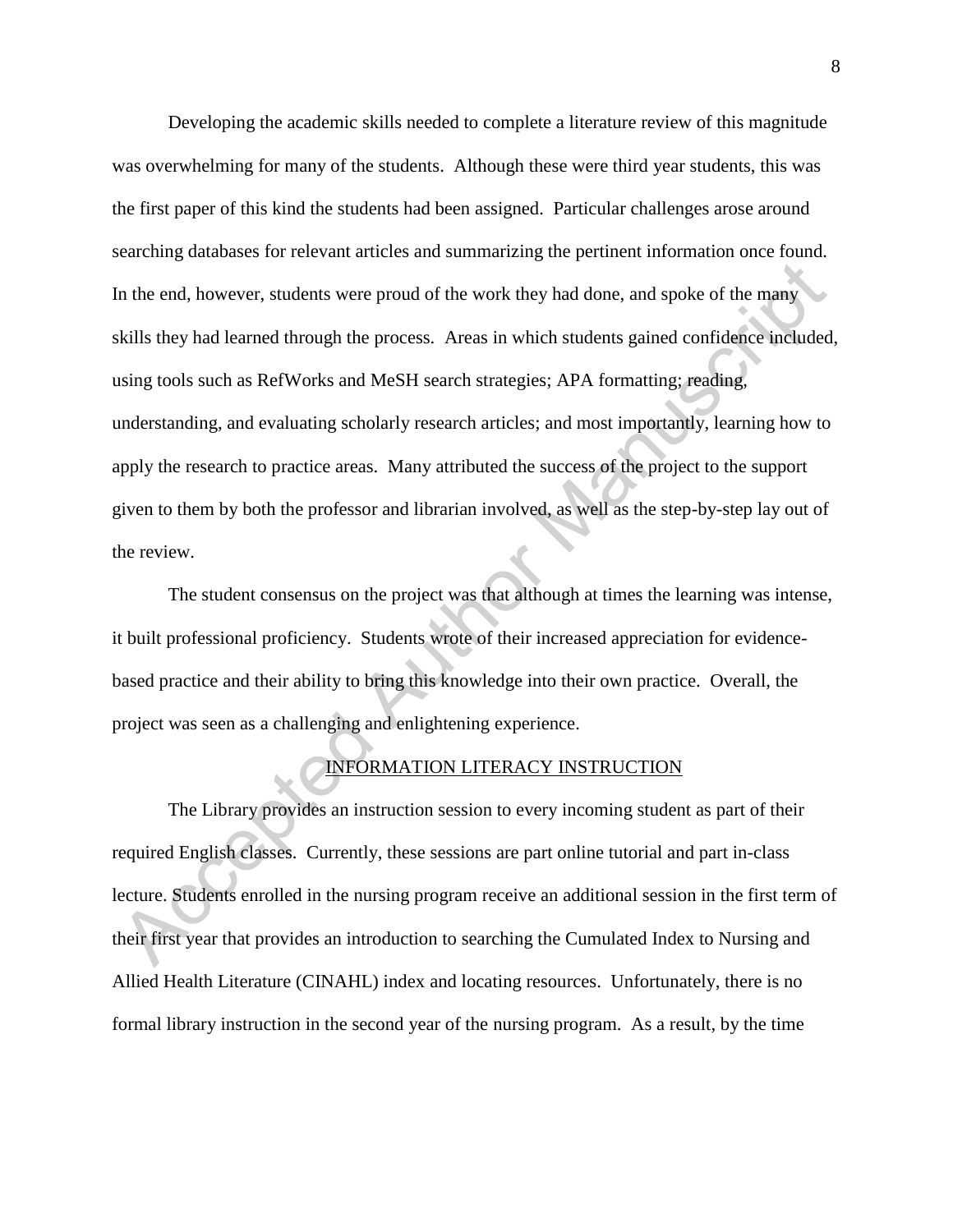nursing students reach third year, and the project outlined in this paper, their ability to search for and assess information tends to be fairly disparate.

For this learning project, once students had selected their question the librarian presented a hands-on 75 minute information literacy class focused on searching for and retrieving research evidence. Key resources covered included PubMed and CINAHL. Linking terms and/or phrases together through Boolean operators (AND, OR, & NOT) which can narrow, broaden, and refine a search was one of the key skills taught. Time was also spent teaching the students how to incorporate controlled vocabulary such as MeSH into their search strategies. MeSH headings are applied to article records in PubMed in order to describe the article. Learning to use these hierarchically organized headings can improve search efficiently drastically as MeSH can account for variability and synonyms that occurs in natural language. Where possible, these skills were reinforced with active learning strategies. The class also included a short introduction to RefWorks, an online bibliographic manager that the Library licenses. RefWorks allows account holders to upload, store, organize, share, and format references easily. Students found the introduction to RefWorks particularly useful and suggested that this should be provided in the first year of the nursing program.

Outside of formal class time the librarian also held small seminars with 5 of the 27 groups. These volunteer seminars were proposed by the groups on their own accord and were focused on developing sound search strategies geared to their specific topics.

### THE LIBRARIAN PERSPECTIVE

In light of the difficulties that some of the groups encountered in searching the literature, in future it would be important for all of the groups to have individualized help from the librarian. It would also be helpful to have the librarian involved in step four of the assignment –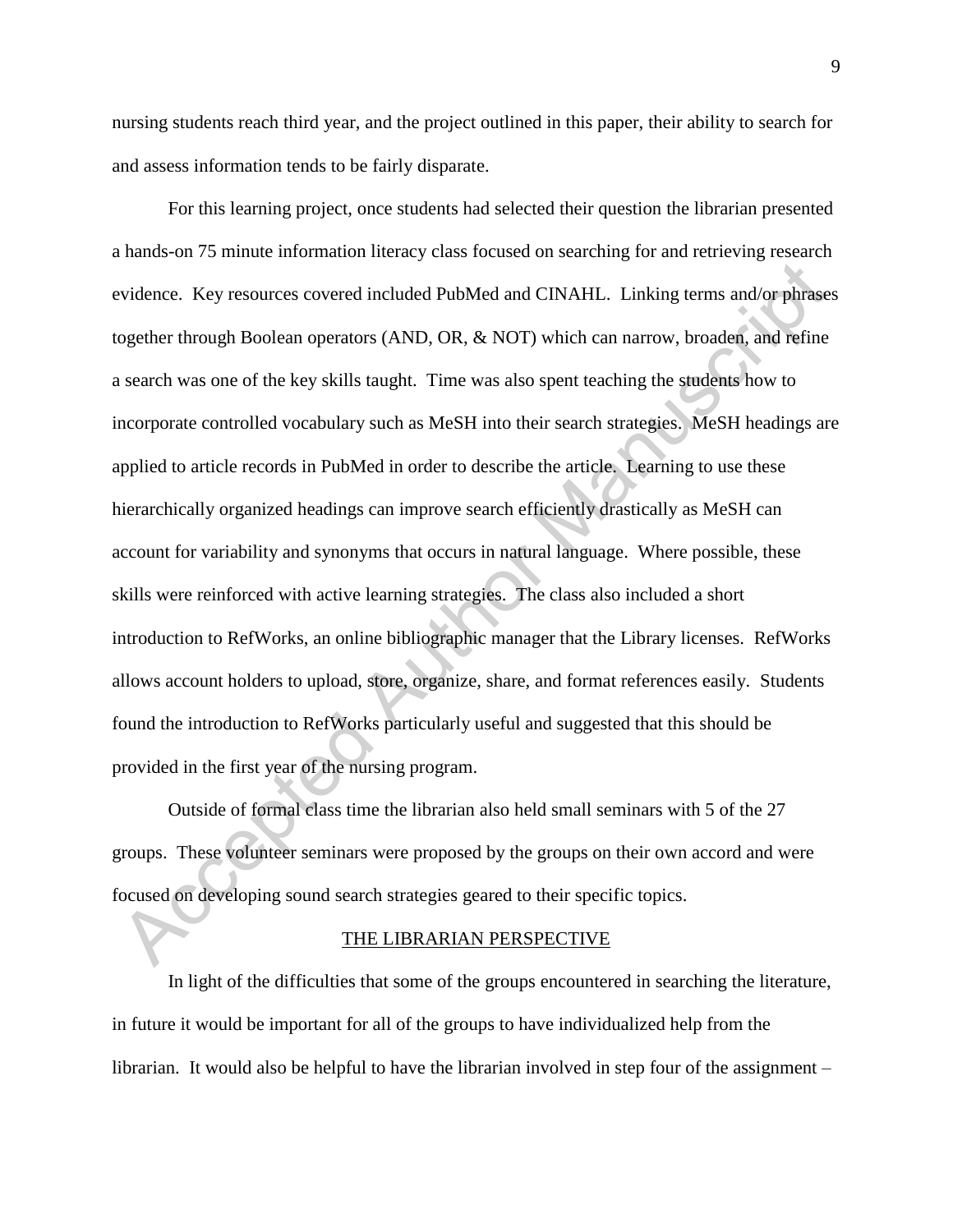providing feedback to the students on database selection and search strategy formulation. This could be done through email, a face to face seminar, or discussion boards on a web-based course shell.

Through working with these groups that came for further assistance it became apparent that there was likely too much covered in the single session and that in future there should be more shorter classes. Authors have pointed out that it is increasingly apparent that students rarely gain the necessary skills and confidence in a single orientation (Carlock & Anderson 2007; Leasure et al., 2009) and that there needs to be greater integration throughout the course material to successfully teach and reinforce critical literacy skills (Orr et al., 2001).

As the liaison librarian for the School of Nursing it has been a long standing goal of mine to increase the evidence-based practice skills of the nursing students. I was thrilled to be asked to participate in this assignment to the extent that I was. Too often, librarians are called in for the "one-shot" information literacy session that feels like a last minute addendum to the curriculum. I encourage all nursing faculty to reach out to their subject librarians in a meaningful course integrated way and I'm sure you will find a willing and eager co-instructor.

### THE INSTRUCTOR PERSPECTIVE

Although I was pleased by the quality of the literature reviews and the learning that occurred, I was somewhat surprised by the workload, the intensity of the group dynamics, and the challenges students had refining their questions. Providing feedback on each step for 27 groups was labour intensive, particularly when it became apparent to me that I could not assume that students were familiar with accessing the literature. Even though students had been required in the first two years of their program to provide evidence-based articles for their assignments, I quickly realized that how they found these articles was more random than systematic. Indeed, I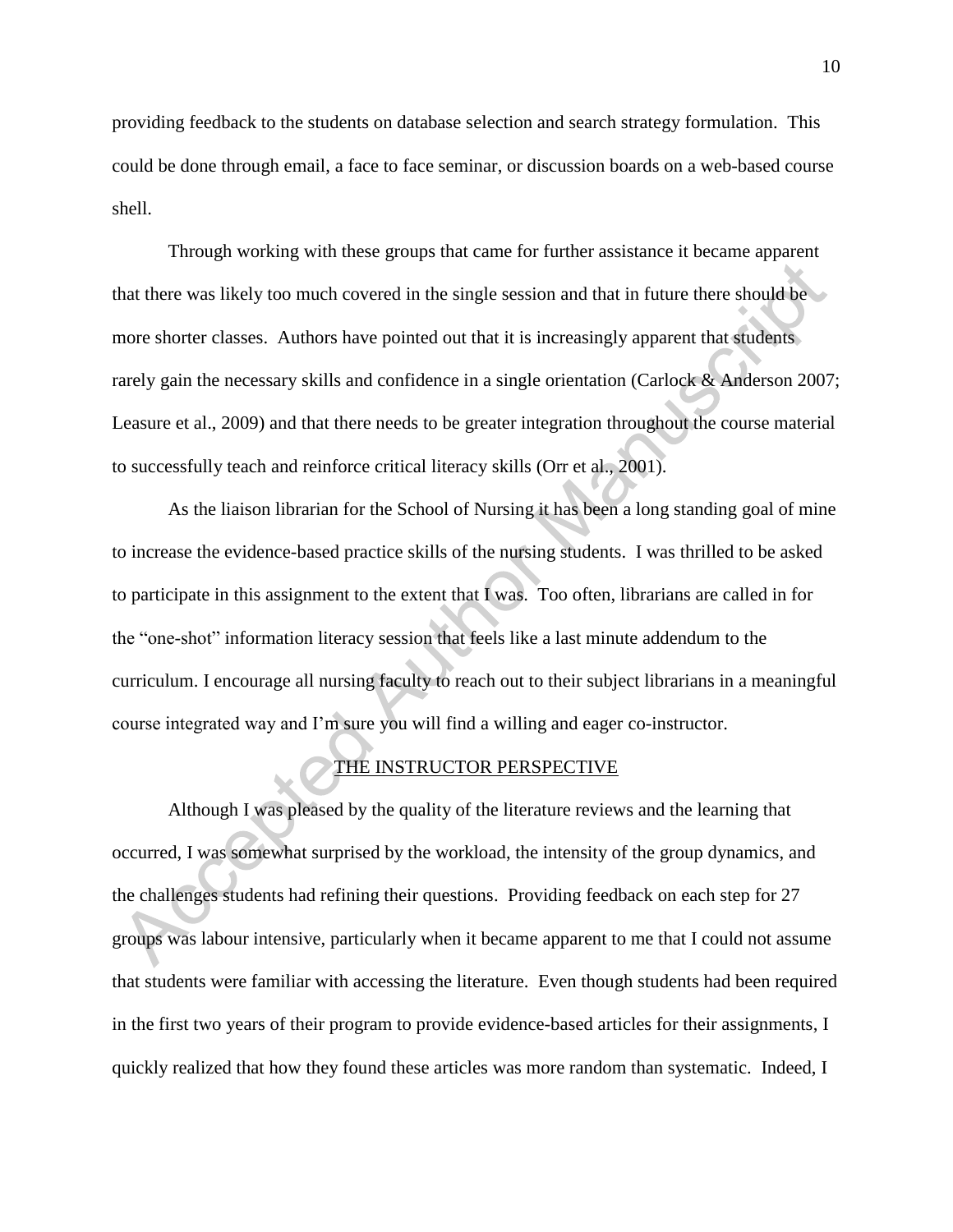could not even assume that students were able to use controlled searching vocabulary or to differentiate theoretical from empirical articles.

Group dynamics were particularly challenging. As it turned out, these students were working on a number of group projects in other classes as well and so their workload was higher than normal. But beyond that, the high percentage of the overall mark assigned to this project (60%) generated anxiety, particularly when some students in the group were satisfied with lower marks (and hence effort) than others. Despite the use of a group contract and extensive coaching on how to equitably divide the workload, many students felt that they were left to struggle on their own without the support of the group. In future, I would meet more frequently with the various groups, either on-line or in the classroom and ask explicitly about how the groups were working together. The fact that it was also a process assignment whereby students had to learn skills as they went along through the semester (as opposed to having all the skills up front as is typical to most assignments) further enhanced the anxiety. Students recommended that process pieces of the assignment (e.g. literature strategy, problem and purpose statement) be assigned marks along the way so that they would have tangible evidence of how they were progressing in relation to the task.

Identifying relevant literature to answer the clinical questions was particularly problematic in this assignment. In some cases there was simply no literature available, in other cases the question was so broad that there was an overwhelming amount of literature. This created frustration with the process as students had to go back and forth with the literature and refine the question according to what was available. It also meant the work required of the different groups was somewhat uneven. In future I would refine the questions according to the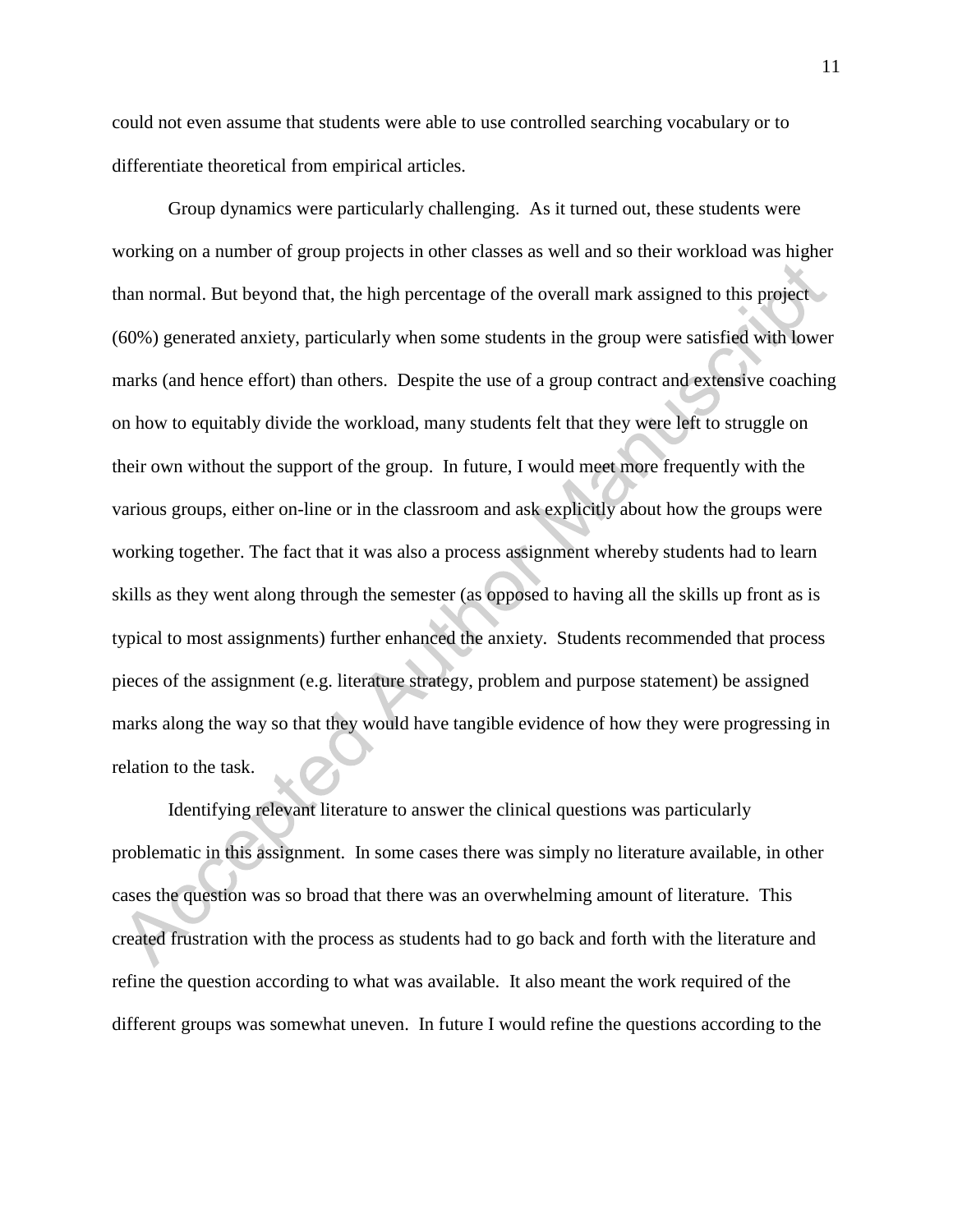available literature prior to providing them to the students. This is an area for further collaboration with the librarian.

The most gratifying part of the project was receiving the thank you emails from the partners in practice. Many provided positive comments about the students' work and were grateful to have this resource available to them. For example, one clinical partner used the information provided to start a caregiver support group based upon the best available evidence and another revised a clinical procedure in the emergency department. One group summarized the best evidence around supervised injection facilities. This clinical partner appreciated the many important and nuanced factors that were included in the analysis, details that are often overlooked by those making the decision about whether these facilities are effective. Although some students felt intimidated by having to provide this level of expertise to clinical partners, many did not realize that the skills they learned through this process were ones that may not necessarily be held by their practice partners. They were making a valuable contribution as part of a true learning partnership.

## **CONCLUSION**

Health information literacy is an essential skill for nursing students. Collaboration between nursing faculty and librarians provides strategic opportunities to enhance health information literacy through undergraduate nursing research courses. In this article we have described a service learning project guided by a nurse and a librarian designed to teach information literacy. In the future we hope to more formally assess the impact that this service learning approach has on the development or increasing of information literacy skills. Of further interest would be to situate it within other approaches that have been studied formally. Although the learning was at times intense during this project, the consensus from all learning partners was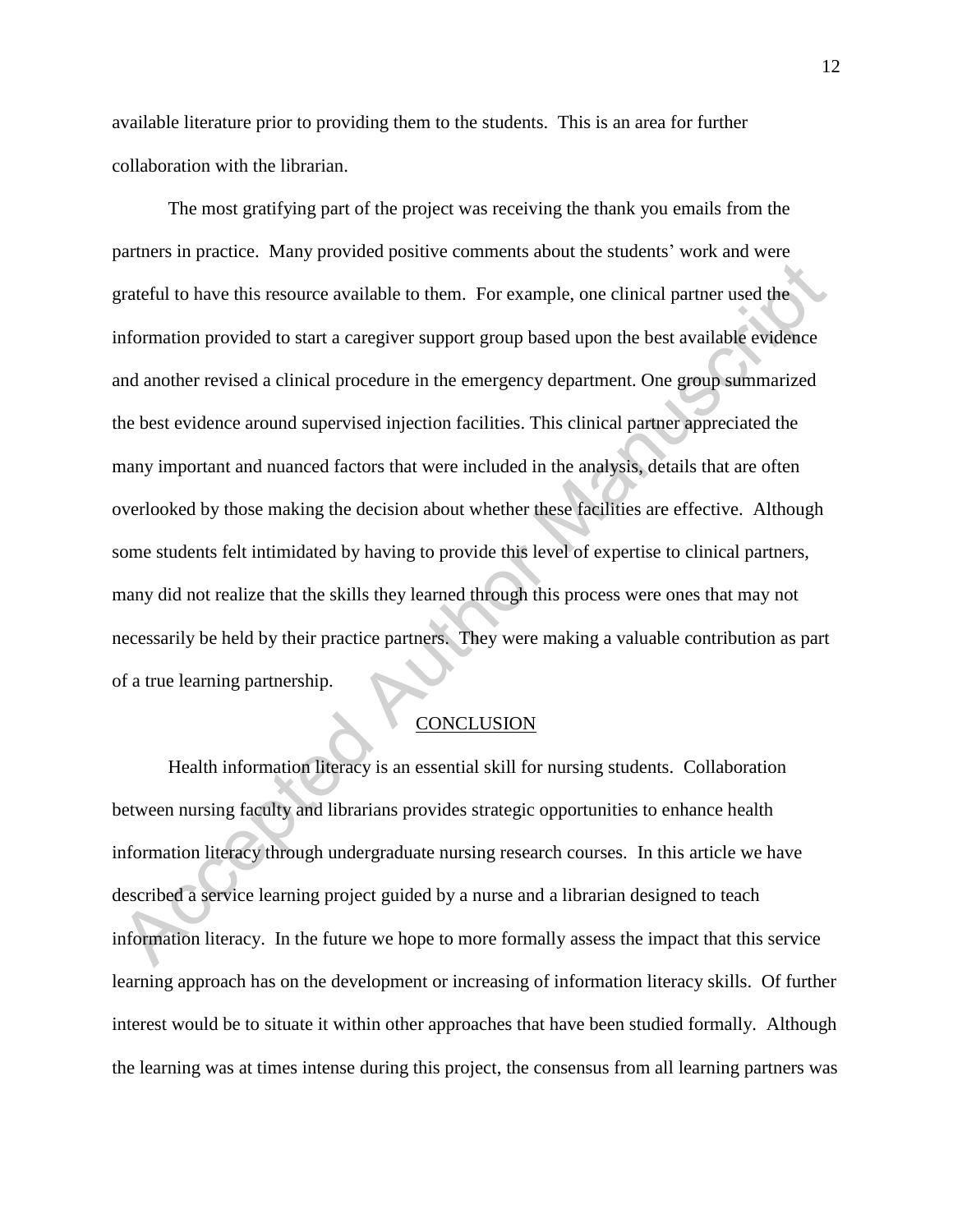that students had learned important and relevant strategies for supporting evidence-based practice.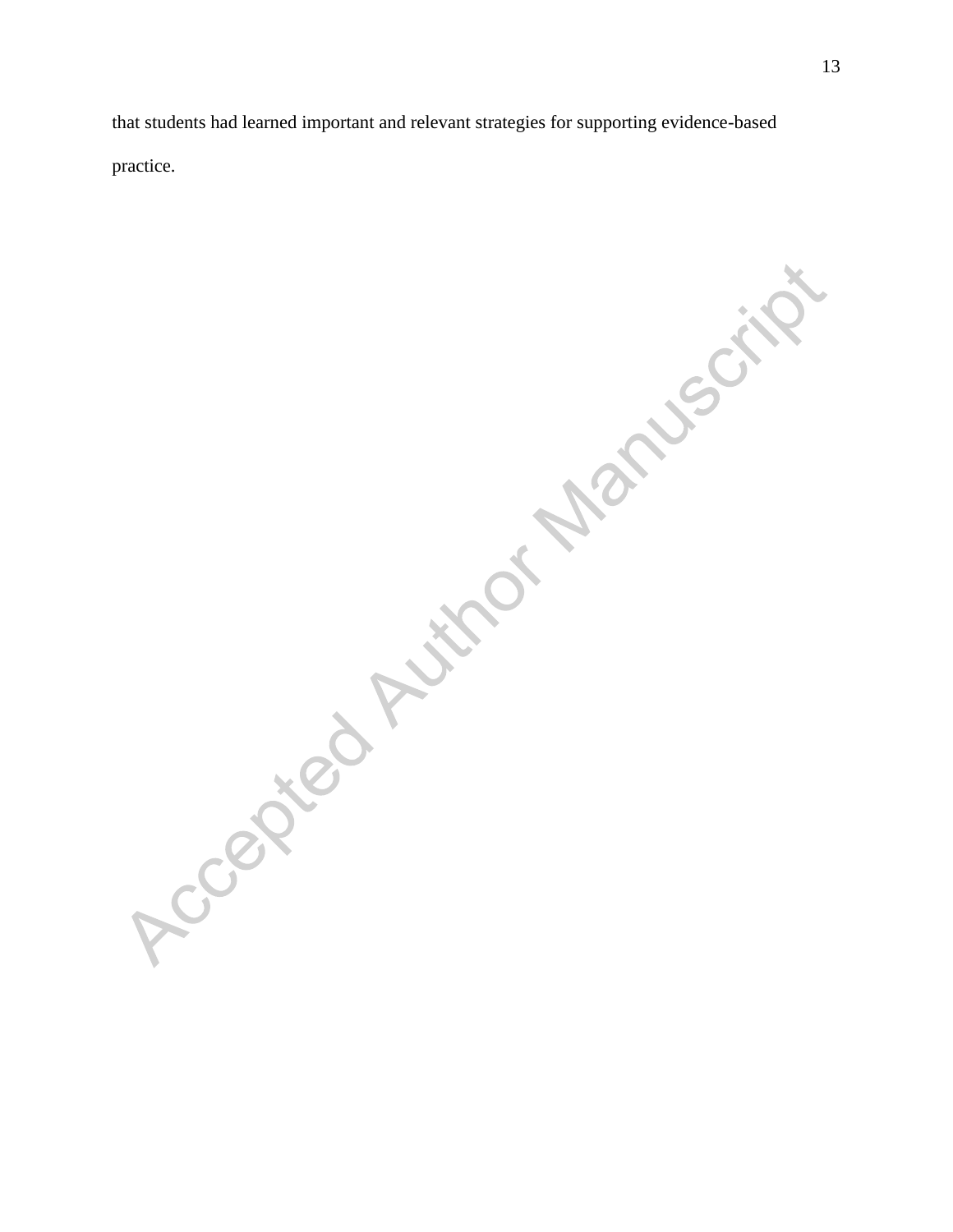#### REFERENCES

- Albitz, R. S., 2007. The what and who of information literacy and critical thinking in higher education. Portal: Libraries and the Academy 7 (1), 97-109.
- American Library Association, Presidential Committee on Information Literacy, 1989. Final report. Retrieved from http://www.ala.org/ala/mgrps/divs/acrl/publications /whitepapers/presidential.cfm
- August-Brady, M. M., 2005. Teaching undergraduate research from a process perspective. The Journal of Nursing Education 44 (11), 519-552.
- Barnard, A., Nash, R., O'Brien, M., 2005. Information literacy: Developing lifelong skills through nursing education. The Journal of Nursing Education 44 (11), 505-510.
- Carlock, D., Anderson, J., 2007. Teaching and assessing the database searching skills of student nurses. Nurse Educator 32 (6), 251-255
- Clark, K., Stanforth, D., Humphries, M. P., 2009. Teaching undergraduate nursing research: A collaborative approach. Nurse Educator 34 (1), 9-11.
- de Cordova, P. B., Collins, S., Peppard, L., Currie, L. M., Hughes, R., Walsh, M., Stone, P. W., 2008. Implementing evidence-based nursing with student nurses and clinicians: Uniting the strengths. Applied Nursing Research 21 (4), 242-245.
- Halcomb, E. J., Peters, K., 2009. Nursing student feedback on undergraduate research education: Implications for teaching and learning. Contemporary Nurse 33 (1), 59-68.
- Kennel, S., Burns, S., Horn, H., 2009. Stimulating student interest in nursing research: A program pairing students with practicing clinician researchers. Journal of Nursing Education 48 (4) 209-212.